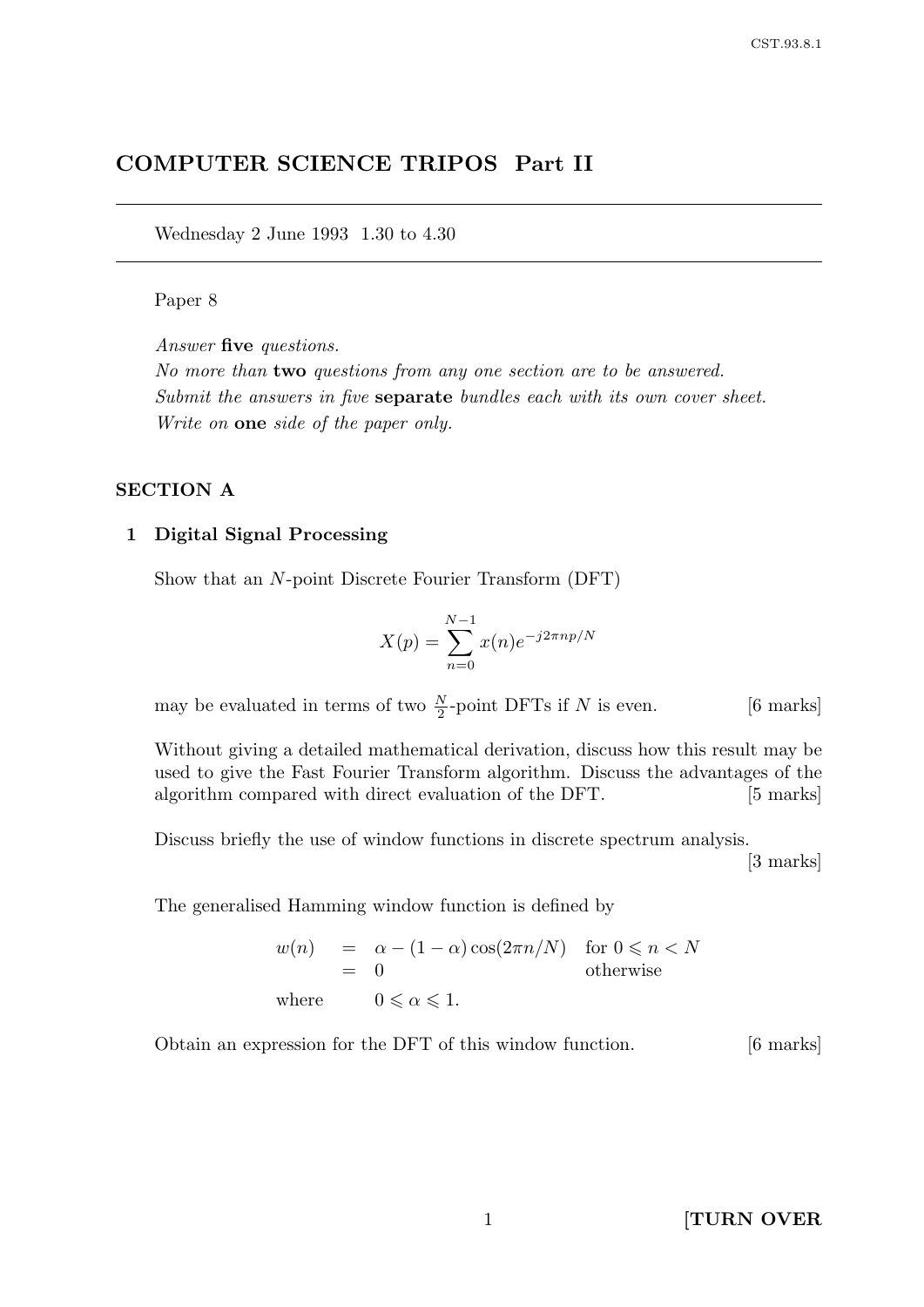## 2 Digital Communication II

Define the layers of the OSI Reference Model and briefly describe their primary functions. [7 marks]

Using this model, describe the significant differences between the protocols of a traditional file transfer mechanism and a distributed file system. [9 marks]

How is security supported by the two mechanisms? [4 marks]

### 3 Computer System Modelling

The state diagram for a Markov chain showing transition rates is shown below. Solve for state occupancy probabilities.



[5 marks]

The steady state distribution for the number of jobs in an  $M/M/1$  queue, k, is

$$
p_k = (1 - \rho)\rho^k
$$
  $k = 0, 1, 2, ...$ 

where  $\rho = \lambda/\mu < 1$ . Here  $\lambda$  and  $\mu$  are the mean arrival rate and mean service rate respectively.

Find the first and second moments of this distribution and hence verify that the variance of the number of the jobs in the system is given by

$$
\frac{\rho}{(1-\rho)^2}
$$

[10 marks]

What does this result show about the predictability of system performance at high loads? [5 marks]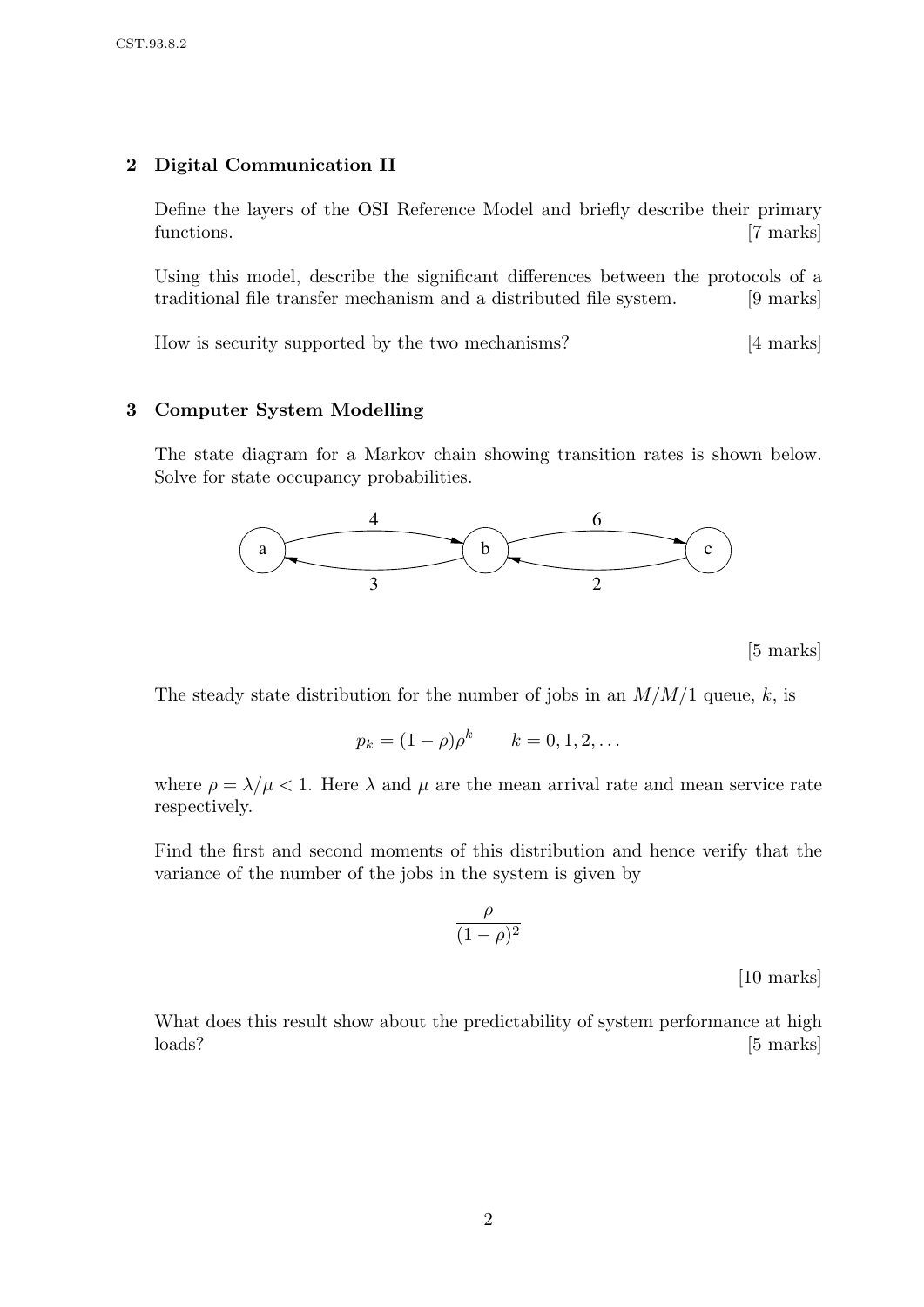## 4 Developments in Technology

EDSAC (1949) was the first practical stored-program computer in operation. Although it had no subroutine jump instruction, a method for using subroutines was devised by David Wheeler. Quote and explain the instruction sequences for subroutine entry and return. [12 marks]

Describe the corresponding instruction sequences that you would use in a modern processor. [8 marks]

## SECTION B

## 5 Designing Interactive Applications

Distinguish the terms needs analysis and requirements analysis. Provide an example to illustrate the difference. [3 marks]

What is a *strong requirement*? Provide counter-examples and explain why each example is not a strong requirement. [4 marks]

What role does a *functional specification* play in a requirements specification? Give a one-sentence example. [3 marks]

The receptionist at a small research laboratory is required to field incoming messages and make sure that they reach the recipient in a timely manner. Some messages arrive by word of mouth, others by phone, courier, e-mail or FAX. There are about 100 recipients, most of whom are researchers. They spend a large proportion of their time in meetings of one sort or another, some of which are held in offices, the remainder in conference rooms. The receptionist endeavours to avoid interrupting important meetings unnecessarily.

It is proposed to build a system based upon Active Badge technology to improve message handling activities in the laboratory. Each member of staff wears an active badge. An existing Location Server provides client applications with up-to-date information about the location and movements of each active badge.

Sketch out the methods you would employ to establish the users' needs for the proposed system. Describe the categories of information you would pass on to the designer and illustrate each with one or two examples. [10 marks]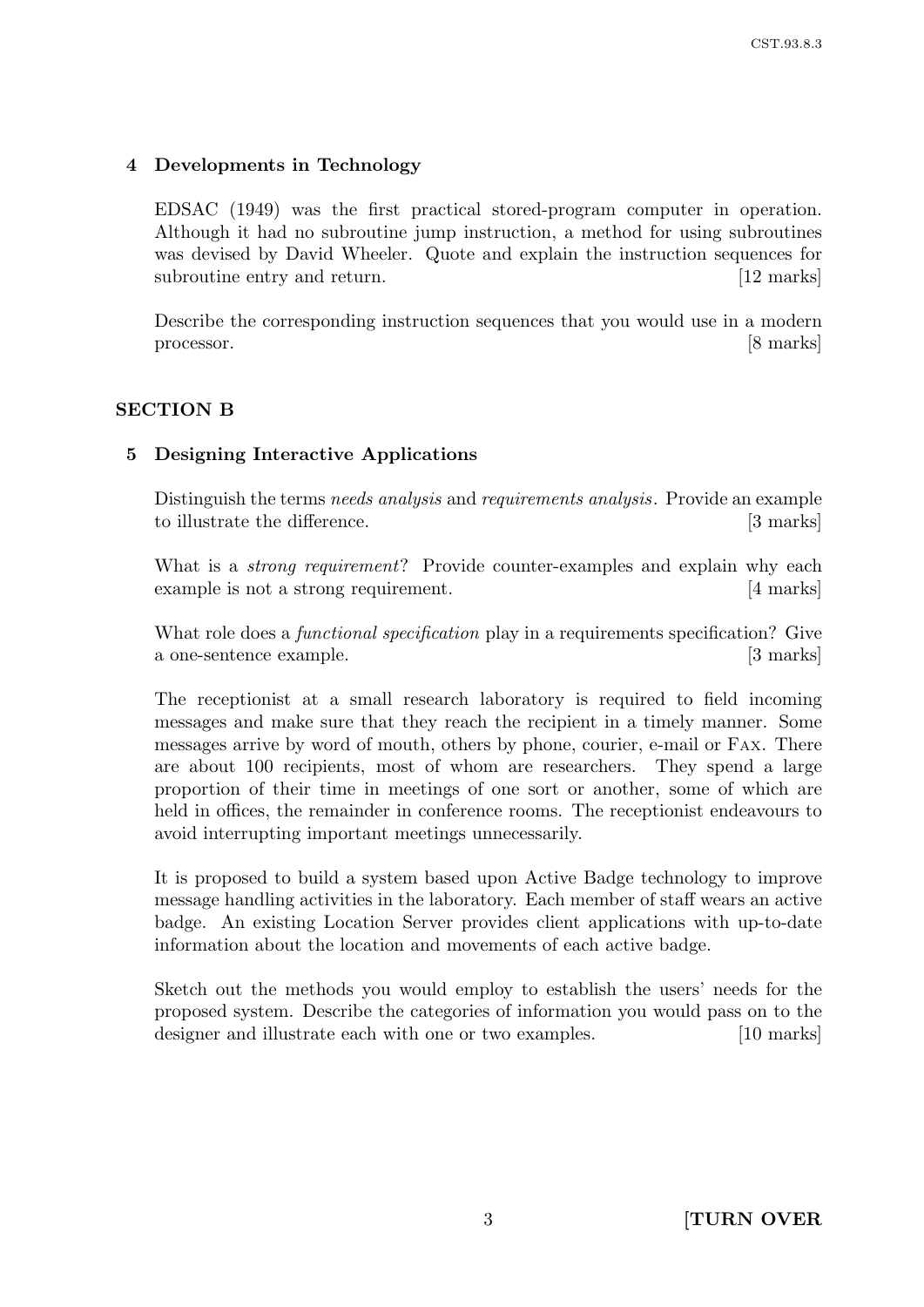## 6 Optimising Compilers

Many modern architectures have provision for only 32-bit values in registers. However, ANSI C requires code such as

```
extern void g(int);
extern void f(int x)
{ char c = x;c += 1;
    g(c);
}
```
to have the effect that a call to f() causes g() to receive a parameter value as though c were stored in memory, i.e. in the range CHAR MIN to CHAR MAX. You may assume that char holds 8-bit values and the range is either -128..127 or 0..255.

While this example clearly requires range reduction following the incrementation of c, it is claimed that this is not always necessary.

One brutal technique to allocate char variables to registers is to treat them as int variables and achieve ANSI C conformance by range reduction just before each reference in the same manner that load-byte hardware might.

Develop an optimisation technique which might reduce the amount (static or dynamic) of such range reduction in code like:

```
extern char p(int v[100])
{ unsigned char r = 0;
    int i;
    for (i=0; i<100; i++)
        r = (r<<1 \rightharpoonup r) + v[i];return (r & 128) != 0;
}
```
Little credit will be given for mere hand-compilation. [20 marks]

Hints: 1. Consider similarities to live variable analysis.

2. Consider whether register reads or writes occur more often.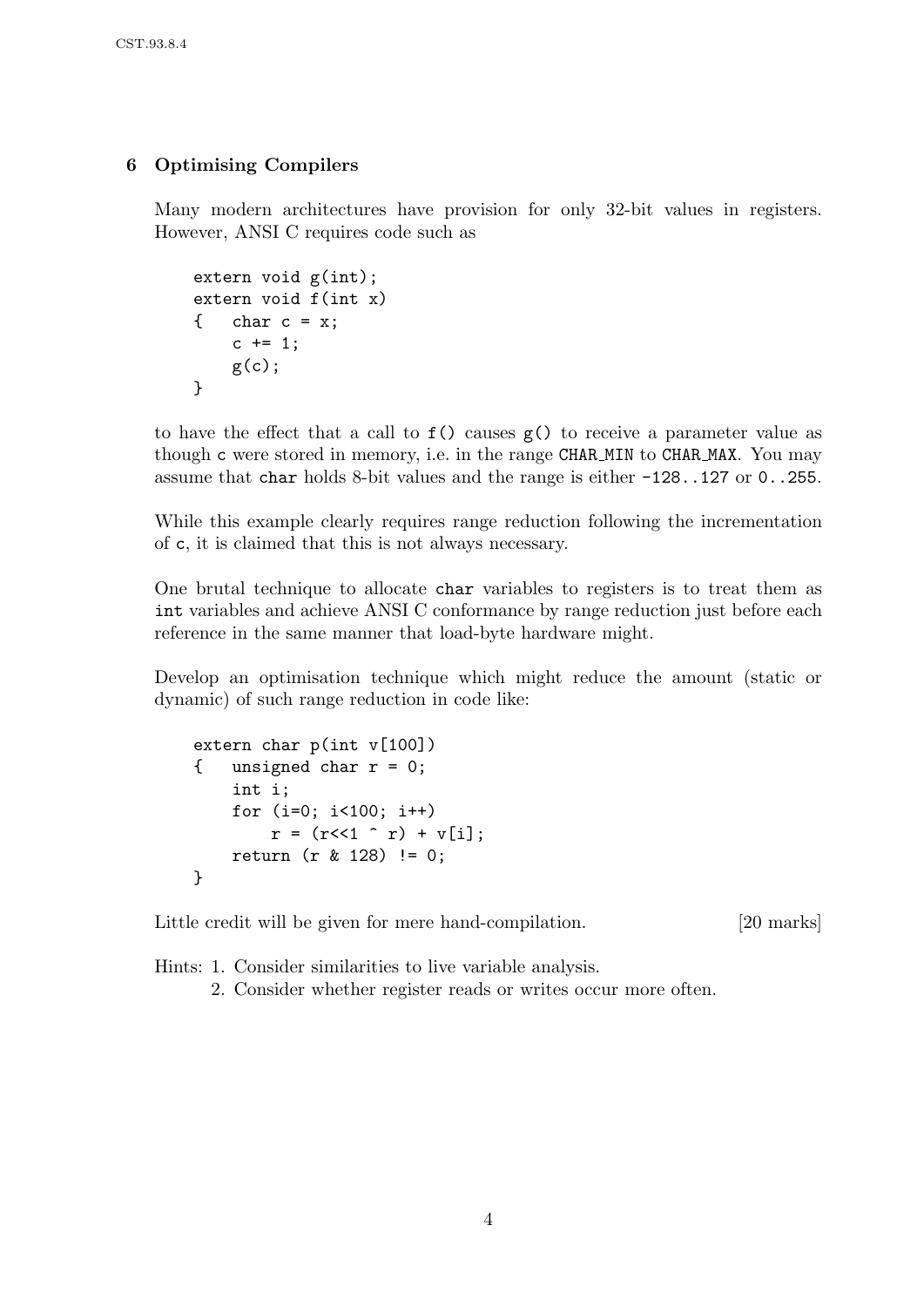## 7 Artificial Intelligence I

A sliding-tile puzzle consists of three black tiles, three white tiles and an empty space, thus:

| $W_1 W_2 W_3$<br>L<br>B٥ |
|--------------------------|
|--------------------------|

There are three legal ways of moving a tile, each with an associated cost:

|  |  |  | slide into the adjacent empty location $-\cot 1$ |  |
|--|--|--|--------------------------------------------------|--|
|  |  |  |                                                  |  |

jump over one tile into the empty location  $-\cos t$  1

jump over two tiles into the empty location — cost 2

The goal is to have all the white tiles to the left of all the black tiles and to achieve this at minimum cost. The final position of the empty space is not important.

(a) Represent the problem using the following knowledge representation schemes:

| $(i)$ production system rules | $[5 \text{ marks}]$ |
|-------------------------------|---------------------|
|                               |                     |

 $(ii)$  a semantic network [5 marks]

In one sentence, describe the different emphases of these two schemes.

[1 mark]

- (b) State two possible heuristics to help solve this problem. [2 marks]
- (c) For a planner to solve this puzzle, what operators (i.e. planning actions) would be needed? [7 marks]

## 8 Database Topics

Explain the ways in which the data modelling concepts 'IS-A', 'IS-PART-OF' and 'IS-AN-INSTANCE-OF' have been addressed in database design methodology. Your discussion should include the network, relational and functional data models, as well as object-oriented databases. [20 marks]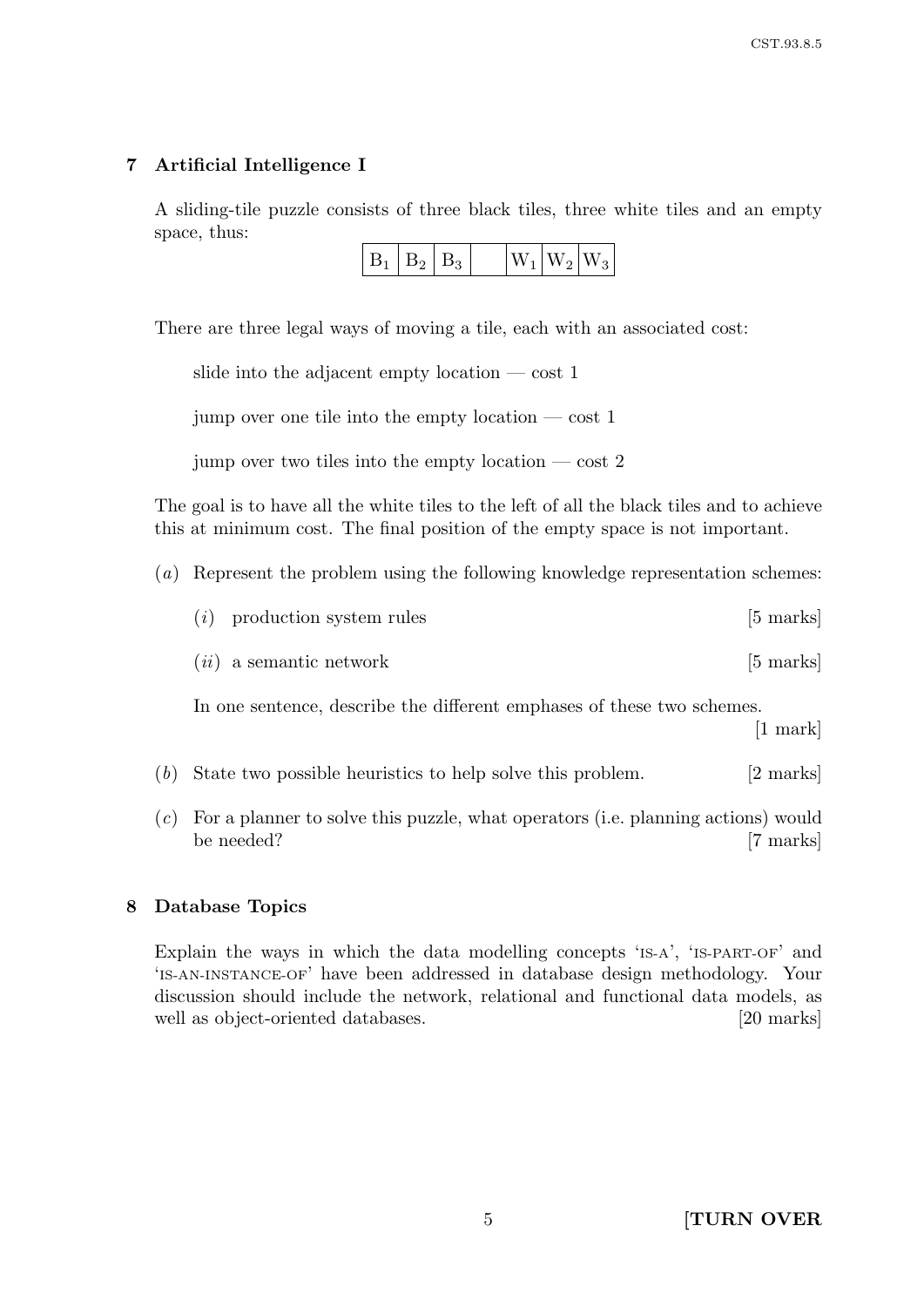### SECTION C

#### 9 Natural Language Processing

Describe the main differences between formal languages (such as logics or programming languages) and a natural language (such as English). [8 marks]

What different requirements do these differences place on techniques for

- (a) syntactically parsing
- (b) semantically interpreting

natural, as opposed to formal, languages? [6+6 marks]

#### 10 Semantics

State the principle of fixed point induction. [4 marks]

D is a cpo of 'integer streams': it comes equipped with a continuous function  $in : (\mathbb{Z} \times D)_\perp \to D$  that possesses a continuous inverse  $out : D \to (\mathbb{Z} \times D)_\perp$ . (Thus the composition of in and out in either order is the appropriate identity function.) Moreover D has the property that the identity function  $id_D \in (D \rightarrow D)$ is the least fixed point of the continuous function  $\delta : (D \rightarrow D) \rightarrow (D \rightarrow D)$  which maps  $f \in (D \rightarrow D)$  to  $\delta(f) \in (D \rightarrow D)$ , where for each  $d \in D$ 

$$
\delta(f)(d) = \begin{cases} \text{in}([n, f(x))]) & \text{if } \text{out}(d) = [(n, x)] \\ \text{in}(\perp) & \text{if } \text{out}(d) = \perp \end{cases}
$$

Let  $mapS: D \to D$  be a continuous function satisfying that for all  $d \in D$ 

$$
mapS(d) = \begin{cases} in([(n+1, mapS(x))]) & \text{if } out(d) = [(n, x)] \\ in(\bot) & \text{if } out(d) = \bot \end{cases}
$$

Using fixed point induction for  $\delta$ , show that there is at most one solution  $d \in D$  to the equation

$$
d = in([(0, mapS(d))])
$$

Hint: if  $d_1$  and  $d_2$  are both solutions, consider the property of  $f \in (D \rightarrow D)$  given by 'f  $mapS = mapS f$  and  $f(d_1) \sqsubseteq d_2'$ . [16 marks]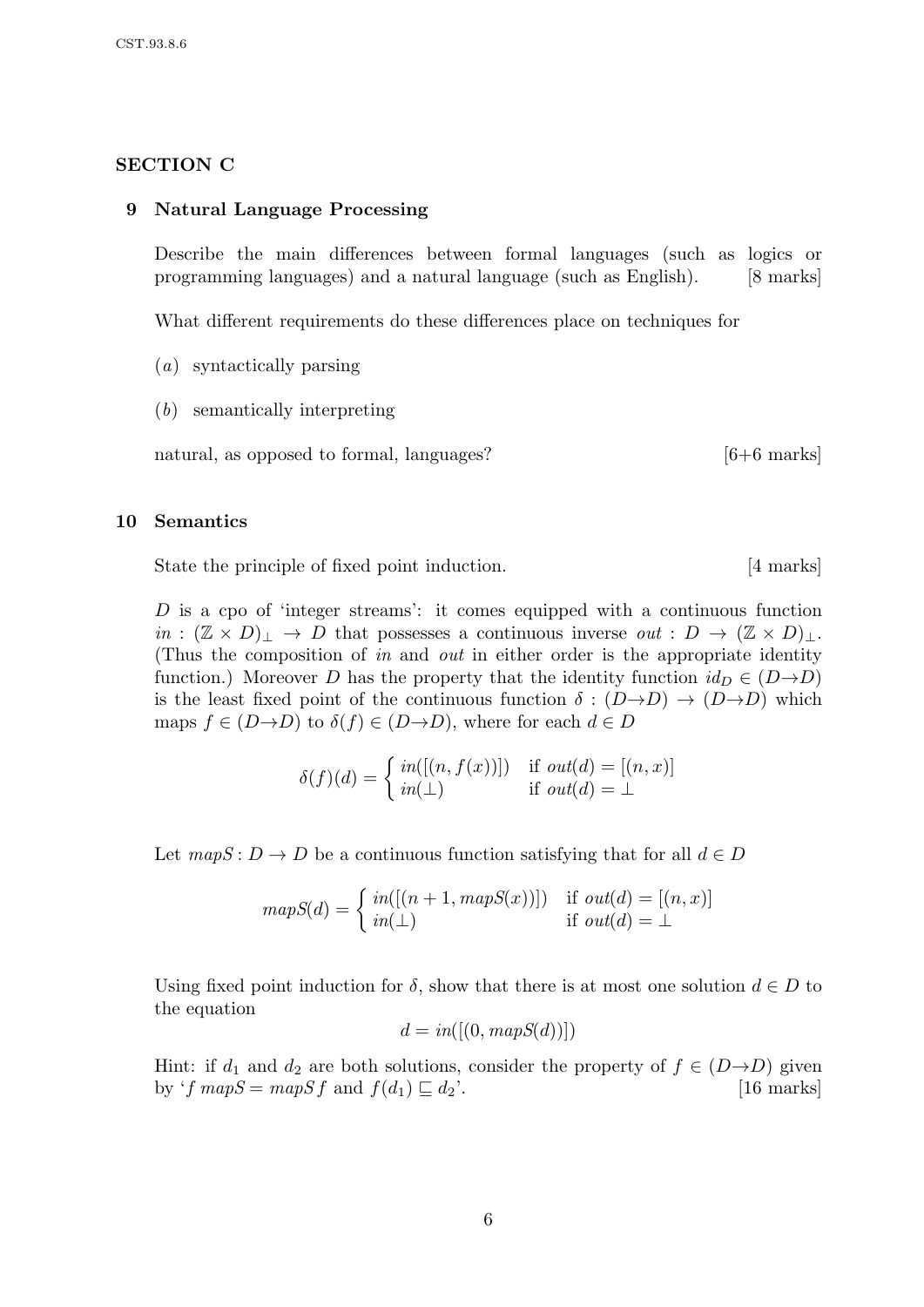#### 11 Types

Explain what is meant by the statement 'every closed, typable expression in ML possesses a principal type'. Does a similar property hold for the second order lambda calculus  $\lambda$ 2? [4 marks]

What is meant by a *type scheme* in ML? Give the rules for inductively defining ML type assertions of the form

 $\Gamma \vdash M : \rho$ 

where  $\rho$  is a type scheme,  $\Gamma$  is a finite function from identifiers to type schemes, and M is an ML expression built up from identifiers using let-expressions, lambda abstractions and function applications. [9 marks]

This fragment of ML is augmented by fixed-point expressions fix  $x.M$ , which are typed according to the rule

$$
\frac{\Gamma, x : \rho \vdash M : \rho}{\Gamma \vdash \text{fix } x.M : \rho} \quad (\text{FIN})
$$

(Free occurrences of x in M become bound in  $fix x.M$ .) Show that the closed expression fix  $x.\lambda y.(xx)y$  is typable in this augmented system. Hint: find a type scheme  $\rho$  for which  $x : \rho \vdash \lambda y.(xx)y : \alpha \rightarrow \beta$  holds. [4 marks]

Is the expression typable if the use of the rule (FIX) is restricted by requiring  $\rho$  to be a type rather than a type scheme? [3 marks]